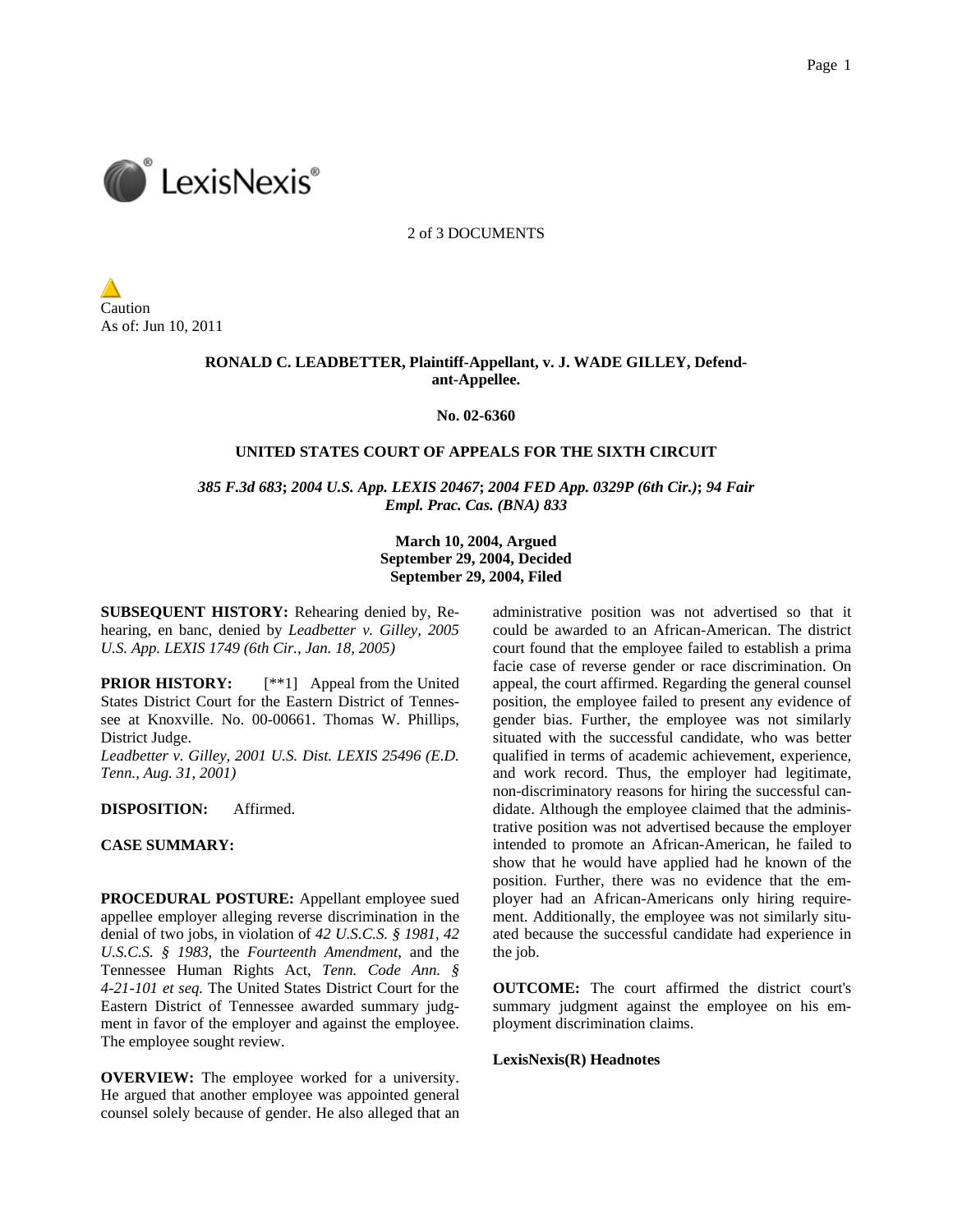*Civil Procedure > Summary Judgment > Appellate Review > Standards of Review*

*Civil Procedure > Appeals > Standards of Review > De Novo Review*

[HN1] An appellate court reviews a district court's grant of summary judgment de novo.

*Civil Procedure > Discovery > Methods > General Overview*

# *Civil Procedure > Summary Judgment > Standards > Genuine Disputes*

# *Civil Procedure > Summary Judgment > Standards > Materiality*

[HN2] To grant a motion for summary judgment, a court must find that the pleadings, together with the depositions, interrogatories and affidavits on file, establish that there is no genuine issue of material fact and that the movant is entitled to judgment as a matter of law. *Fed. R. Civ. P. 56*.

## *Civil Procedure > Summary Judgment > Burdens of Production & Proof > Movants*

[HN3] The party that seeks summary judgment bears the initial burden of specifying the basis upon which it contends judgment should be granted and of identifying that portion of the record which, in its opinion, demonstrates the absence of a genuine issue of material fact.

# *Civil Procedure > Summary Judgment > Standards > Genuine Disputes*

## *Civil Procedure > Summary Judgment > Standards > Materiality*

[HN4] Summary judgment should be granted only where there is no genuine issue of material fact.

## *Civil Procedure > Summary Judgment > Burdens of Production & Proof > Movants*

*Civil Procedure > Summary Judgment > Evidence Civil Procedure > Summary Judgment > Standards > Genuine Disputes*

[HN5] On summary judgment, once a movant satisfies its burden, the nonmoving party must produce specific facts demonstrating a genuine issue of fact for trial if it is to withstand summary judgment. The mere existence of a scintilla of evidence in support of the plaintiff's position will be insufficient; there must be evidence on which the jury could reasonably find for the plaintiff.

*Labor & Employment Law > Discrimination > Actionable Discrimination*

# *Labor & Employment Law > Discrimination > Disparate Treatment > Proof > Burden Shifting*

[HN6] To establish a prima facie discrimination claim, a plaintiff must show: (1) that he is a member of a protected class; (2) that he applied and was qualified for a promotion; (3) that he was considered for and denied the promotion; and (4) other employees of similar qualifications who were not members of the protected class received promotions.

# *Labor & Employment Law > Discrimination > Disparate Treatment > Proof > Burden Shifting*

# *Labor & Employment Law > Discrimination > Reverse Discrimination*

[HN7] The United States Court of Appeals for the Sixth Circuit has adapted the four-prong McDonnell Douglas test to cases of reverse discrimination, where a member of the majority is claiming discrimination. In such cases, a plaintiff satisfies the first prong of the prima facie case by demonstrating background circumstances to support the suspicion that the defendant is that unusual employer who discriminates against the majority. To satisfy the fourth prong in a reverse-discrimination case, the plaintiff must show that the defendant treated differently employees who were similarly situated but were not members of the protected class.

# *Evidence > Procedural Considerations > Burdens of Production*

# *Labor & Employment Law > Discrimination > Disparate Treatment > Proof > Burden Shifting*

# *Labor & Employment Law > Discrimination > Reverse Discrimination*

[HN8] In a reverse discrimination case, once the plaintiff establishes a prima facie case, the burden shifts to the defendant to offer a legitimate, non-discriminatory reason for the adverse employment action at issue. If the defendant meets this burden, the burden of production shifts back to the plaintiff to demonstrate that the proffered reason is a pretext. When the burden shifts back to the plaintiff, the plaintiff must come forward with evidence that the defendant's reason for the employment action is false. A plaintiff's prima facie case, combined with sufficient evidence to find that the employer's asserted justification is false, may permit a finding of unlawful discrimination.

# *Labor & Employment Law > Discrimination > Disparate Treatment > Proof > Burdens of Proof*

*Labor & Employment Law > Discrimination > Gender & Sex Discrimination > Proof > Burdens of Proof > Employee Burdens*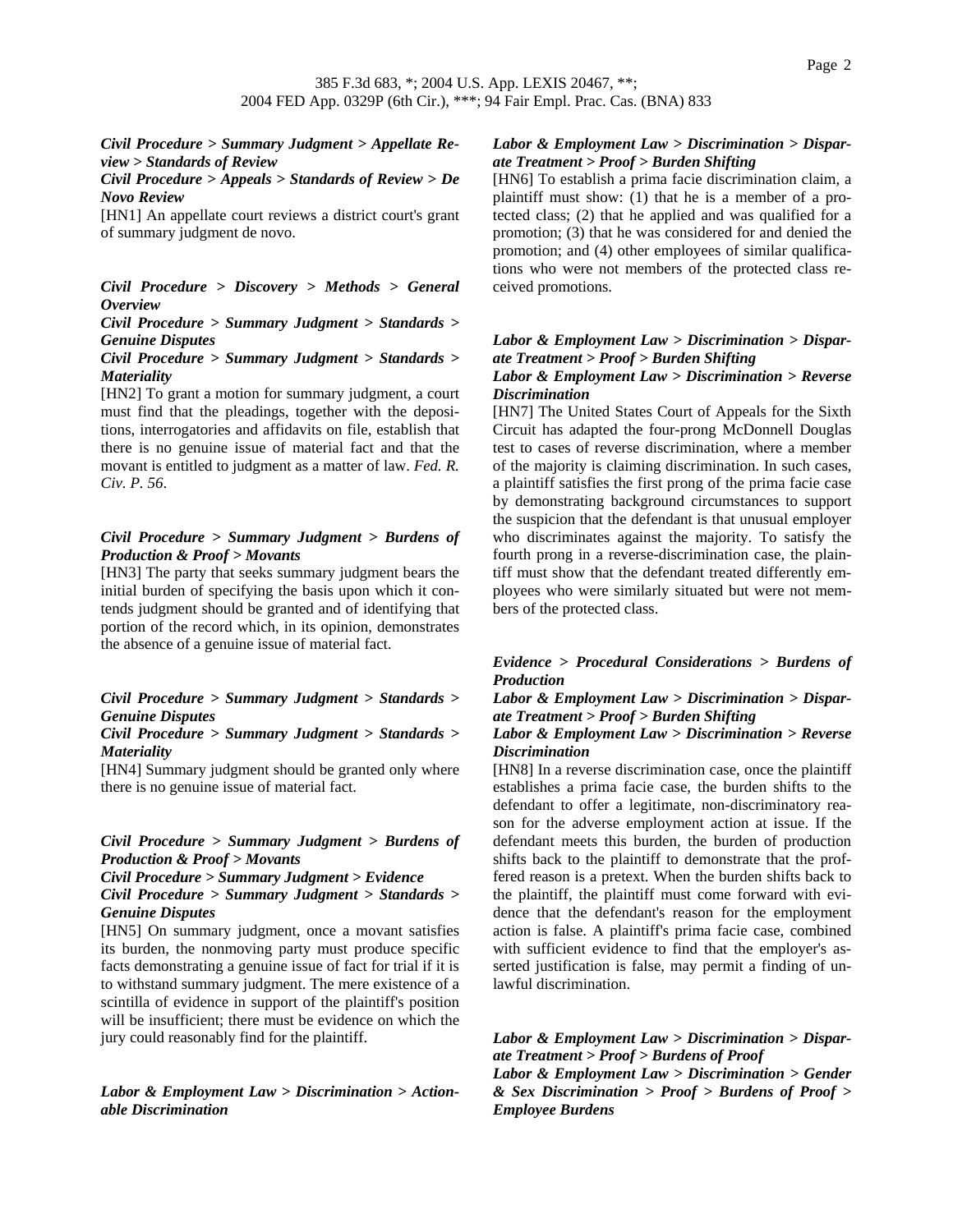# *Labor & Employment Law > Discrimination > Reverse Discrimination*

[HN9] In order for two or more employees to be considered similarly-situated for purposes of creating an inference of disparate treatment in a reverse discrimination case, the plaintiff must prove that all of the relevant aspects of his employment situation are "nearly identical" to those of the female employee who he alleges was treated more favorably. The similarities between the plaintiff and the female employee must exist in all relevant aspects of their respective employment circumstances. Differences in job title, responsibilities, experience, and work record can be used to determine whether two employees are similarly situated.

# *Labor & Employment Law > Discrimination > Disparate Treatment > Proof > Burden Shifting*

# *Labor & Employment Law > Discrimination > Reverse Discrimination*

[HN10] If a plaintiff in a reverse discrimination case is able to show that he and another employee were similarly situated, the burden would shift to the employer to offer a legitimate nondiscriminatory reason for not hiring him. The plaintiff will then have to had shown that the employer's proffered reasons were pretextual by showing that they:  $(1)$  had no basis in fact;  $(2)$  did not actually motivate the decision; (3) were not sufficient to warrant the hiring decision.

## *Labor & Employment Law > Discrimination > Actionable Discrimination*

## *Labor & Employment Law > Discrimination > Title VII of the Civil Rights Act of 1964 > General Overview*

[HN11] In certain situations it is not necessary for a Title VII of the Civil Rights Act of 1964, *42 U.S.C.S. § 2000e et seq.*, plaintiff to apply for a position in order to assert a claim.

**COUNSEL:** ARGUED: David R. Duggan, GARNER & DUGGAN, Maryville, Tennessee, for Appellant.

Edward G. Phillips, KRAMER, RAYSON, LEAKE, RODGERS & MORGAN, LLP, Knoxville, Tennessee, for Appellee.

ON BRIEF: David R. Duggan, GARNER & DUGGAN, Maryville, Tennessee, for Appellant.

Edward G. Phillips, Penny A. Arning, KRAMER, RAYSON, LEAKE, RODGERS & MORGAN, LLP, Knoxville, Tennessee, for Appellee.

**JUDGES:** Before: MARTIN and CLAY, Circuit Judges; MILLS, District Judge. \*

> The Honorable Richard Mills, United States District Judge for the Central District of Illinois, sitting by designation.

## **OPINION BY:** Richard MILLS

### **OPINION**

 [\*686] [\*\*\*2] RICHARD MILLS, District Judge. The district court awarded summary judgment against Ronald C. Leadbetter on his employment discrimination claims.

He appeals.

We AFFIRM.

### *I. FACTUAL AND PROCEDURAL BACKGROUND*

In early September 1999, University of Tennessee (the "University") General Counsel Beauchamp Brogan announced his retirement effective December 31, 1999. The University's then-president, J. [\*\*2] Wade Gilley, proceeded to fill the job opening. Prior to any advertisement of or search for a replacement, Gilley asked Brogan whether he could directly promote Deputy General Counsel Catherine Mizell to the position. After Gilley received legal advice to the contrary, he initiated a job search for the position.

Gilley authorized a formal search for general counsel candidates. At Gilley's direction, Brogan prepared a formal announcement for the position of Vice President, General Counsel, and Secretary. The announcement stated that:

> The successful [General Counsel] candidate must have the following minimum qualifications: (1) J.D. or L.L.B. from an accredited law school; (2) admission to, or [\*\*\*3] immediate eligibility for, the Tennessee State Bar; (3) a minimum of fifteen years of legal practice experience, at least ten of which must have been as full-time, in-house counsel for a multi-campus, public institution of higher education; (4) experience in transactional matters and civil litigation; (5) strong analytical skills and (6) understanding of and commitment to affirmative action and to achieving the University's affirmative action objectives.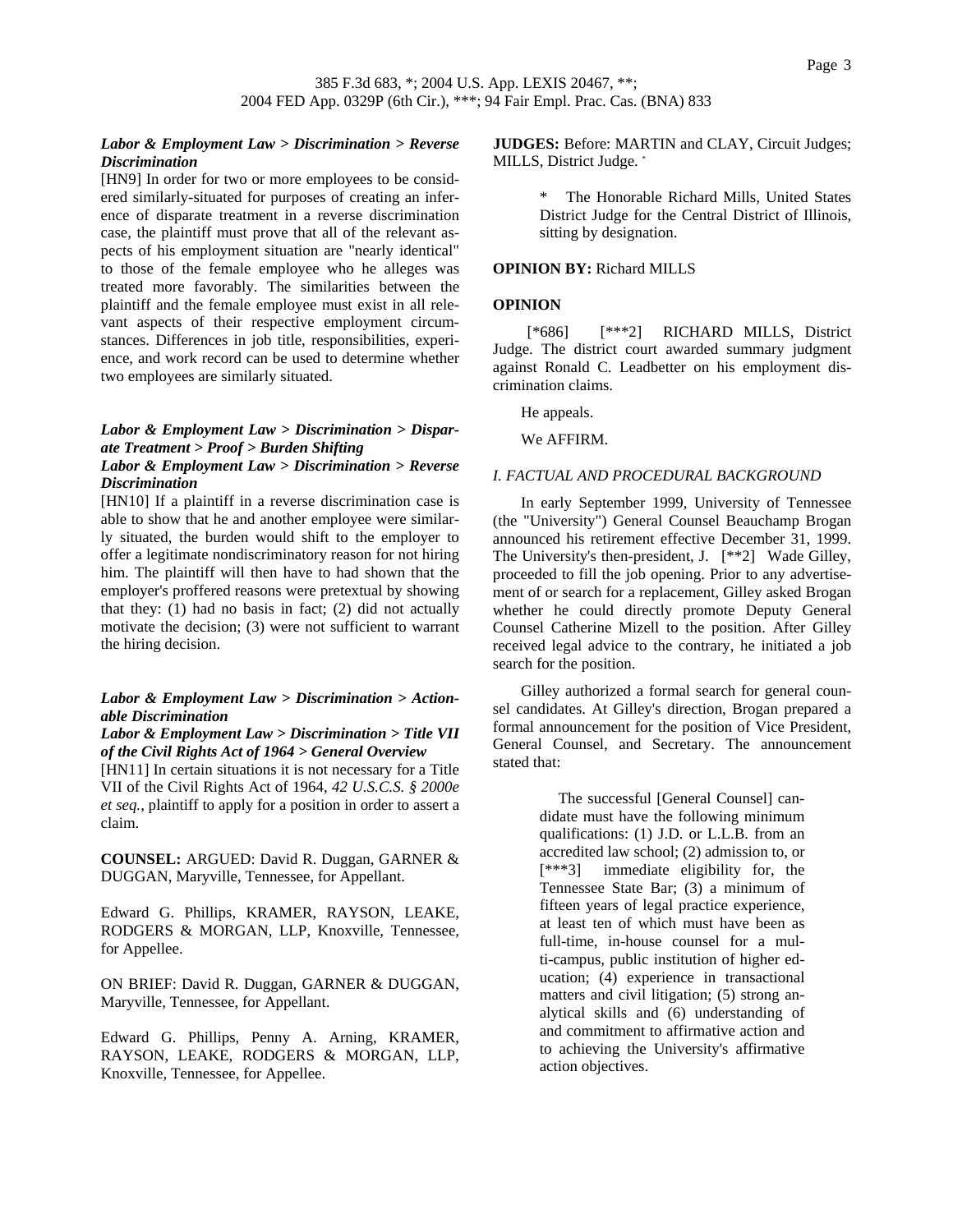The search was [\*\*3] conducted exclusively by University Trustee Roger Dickson. Dickson forwarded the names of candidates he believed to be most qualified for the position. One of the candidates on Dickson's list was associate general counsel Ronald Leadbetter. Other than the fact that Leadbetter was an associate with the general counsel's office who oversaw some litigation at the University of Tennessee's Memphis campus, there is little information in the parties' briefs concerning Leadbetter's credentials.

Deputy General Counsel Mizell was another candidate whose name appeared on Dickson's list. Mizell had been promoted [\*687] over Leadbetter six years prior to Brogan's retirement. She was a former editor-in-chief of the University of Tennessee Law Review and she met all of the job requirements for General Counsel. In her fifteen years at the University, she managed the General Counsel's staff and budget, reviewed other attorneys' work, and handled the University's most complex legal issues--including a \$ 225 million transfer of the University's hospital to a not-for-profit organization. Additionally, Mizell was recommended by General Counsel Brogan, former President Joseph E. Johnson, and the three highest-ranking [\*\*4] administrators at the University. Brogan did not recommend Leadbetter for the general counsel position because Brogan felt that Leadbetter lacked the necessary academic background, management skills, and analytical tools.

 [\*\*\*4] Gilley interviewed Mizell and Leadbetter for the position of Vice President and General Counsel. Gilley interviewed Mizell twice and Leadbetter once. According to Leadbetter, it was clear to him from the outset of the 15-minute interview that Gilley was not interested in his qualifications for the position since the interview involved little more than "chit-chat" unrelated to Leadbetter's credentials.

On December 14, 1999, Gilley met with Leadbetter. Gilley stated that he had spoken to the administrative staff and the staff had advised him that either Leadbetter or Mizell could do the job. Nevertheless, Gilley told Leadbetter that he decided to recommend Mizell to the Board of Trustees. On December 20, 1999, the Board of Trustees' Executive Committee unanimously elected her Vice President, General Counsel, and Secretary.

Following his decision to hire Mizell, Gilley attempted to address budgetary woes by streamlining and restructuring of the University's [\*\*5] administration. One of the new job titles created via the restructuring was Equity and Diversity Administrator. The job paid \$ 35,000 less than Leadbetter was earning as Associate General Counsel.

Gilley believed that experience in race relations and a commitment to diversity and civil rights were important qualities for the Equity and Diversity Administrator position. Theotis Robinson, an administrative aide in the University's Governmental Relations Office, had those qualities. Although Robinson did not have a bachelor's degree, he was a member of the Knoxville City Council, served as the University's liaison to the Legislative Black Caucus in Nashville, acted as an informal government liaison to the City of Knoxville and Knox County governments, co-chaired an organization of African-American and Caucasian community leaders, and advised the University on issues important to state and local African-American political leaders.

 [\*\*\*5] Gilley needed an Equity and Diversity Administrator who could advise him directly on relations with African-American students, faculty, administrators, and local leaders. In Gilley's estimation, Robinson was the best candidate for the position. Thus, [\*\*6] Gilley assigned Robinson the job. Leadbetter claimed he was unaware that Gilley had appointed Robinson to the position of Equity and Diversity Administrator until after the appointment was announced. While he learned that Robinson would be promoted to the staff vice president level before the promotion was finalized, Leadbetter did not apply for the position--one that paid \$ 11,400 less than he was earning as an associate general counsel--because Leadbetter was not invited to do so. It was Leadbetter's understanding that Robinson would be recommended for appointment to Vice President without the position being advertised or candidates solicited, [\*688] all purportedly in violation of the University's employment policies and procedures, the University's affirmative action program and the stipulation of settlement set forth in *Geier v. Alexander, 593 F. Supp. 1263 (M.D.Tenn. 1984)* <sup>1</sup> .

> 1 The University had been involved in long standing desegregation litigation which resulted in a judicial finding of *de jure* racial segregation of public higher education in Tennessee, including at the University. After a challenge was raised to the dual system of higher education in Tennessee, the State of Tennessee, including the University, was ordered by the District Court for the Middle District of Tennessee to submit a "plan designed to effect such desegregation of the higher educational institutions of Tennessee." *Sanders v. Ellington, 288 F. Supp. 937, 942 (M.D.Tenn. 1968)*. The University entered into a stipulation of settlement which was approved by the district court and this Court alike. *See Geier v. Alexander, 593 F. Supp. 1263 (M.D.Tenn.1984)*; *Geier v. Alexander, 801 F.2d 799 (6th Cir. 1988)*, respectively.

 [\*\*7] Leadbetter believed that any under-representation of African-Americans in the Univer-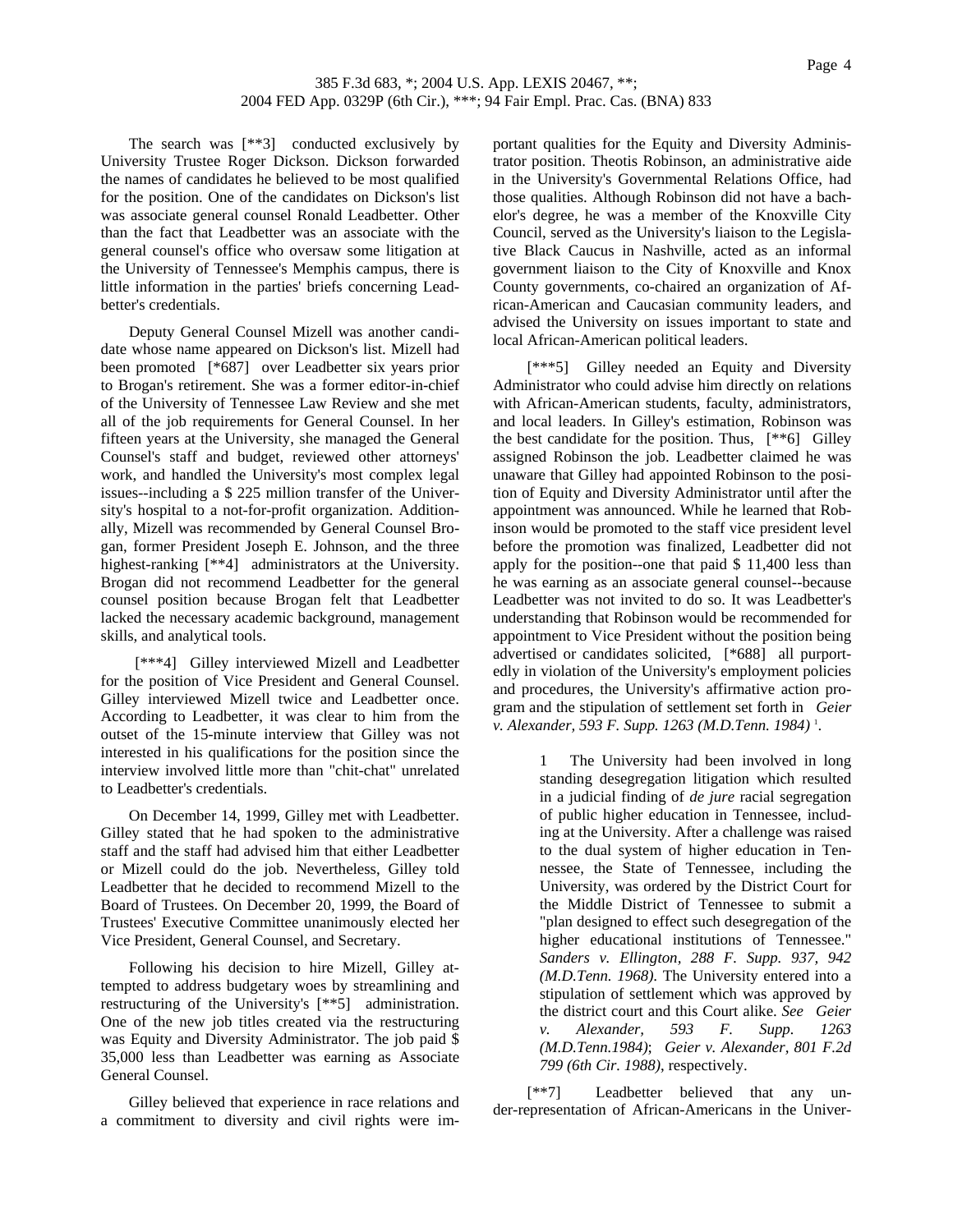sity-Wide Administration (the "UWA") administrator classifications in 1999 or 2000 was not due to racial discrimination. Thus, he thought that Gilley's use of race in addressing under-representation was unconstitutional.

[\*\*\*6] On November 30, 2000, Leadbetter filed a reverse gender and race discrimination action against Gilley under *42 U.S.C. §§ 1981* and *1983*, the *Fourteenth Amendment of the United States Constitution*, and the Tennessee Human Rights Act, *TENN. CODE ANN. § 4-21-101, et seq*. Leadbetter claimed that from the time Gilley was employed, Gilley repeatedly articulated his intent to hire and promote women and minorities. Gilley would describe the promotion system at the University as sort of "inbreeding" for the promotion of white males, but used the phrase "natural chain of progression" when a woman was promoted. He insisted that search committees seek out women and minorities for University jobs.

According to Leadbetter, Gilley requested a job description to be prepared for the Vice President, General Counsel, and Secretary position [\*\*8] which specifically favored Mizell and limited or excluded any serious competition. Leadbetter also asserted that the appointment of a search committee composed of a single person--Roger Dickson--was unprecedented at the University for a high level position and that Dickson's appointment fell outside the University's pattern and practice of appointing minorities and women to search committees. Furthermore, Leadbetter claimed that Mizell failed to adequately specify lease payments when she created the agreement transferring the University Hospital and that a minimal investigation of Mizell's credentials would have revealed that she had minimal trial experience.

As to Robinson, Leadbetter stated that Gilley did not advertise the position of Equity and Diversity Administrator prior to Robinson's appointment and did not consider any other candidates for the position because Gilley intended for Robinson to have the position because Robinson was African-American. Leadbetter claimed that Gilley selected the bachelor degree-less Robinson over a number of qualified individuals who were already in the "natural chain of progression" including white employees Sarah Phillips and Jennifer Richter. [\*\*9] According to Leadbetter, Gilley would not [\*\*\*7] have promoted any white male lacking a college degree to the position of Equity and Diversity Administrator.

Gilley ultimately moved for summary judgment. According to Gilley, Leadbetter was not in any way within his contemplation when he named Robinson as one of five staff vice presidents in August 2000 [\*689] for several reasons. The additional responsibilities added at the time (oversight for affirmative action offices in Memphis and Tullahoma, Tennessee) were a small incremental addition to Robinson's existing position. There

was no "vacancy" and no other "candidate" because Robinson was already performing the large majority of the job. Gilley claimed there was no reason for him to consider Leadbetter for a staff vice president job because Leadbetter was not on the president's staff whereas Robinson was. Leadbetter did not inform Gilley that he was interested in a diversity/affirmative action position, even after Gilley had appointed Robinson to the Equity and Diversity Administrator position. Moreover, Gilley had no reason to believe that Leadbetter would be interested in a position paying \$ 11,400 less than Leadbetter was making at  $[**10]$  the time.

Gilley further asserted that he reasonably believed that the assignment of responsibilities as Equity and Diversity Administrator and Vice President of Equity and Diversity to Robinson was a lawful and permissible affirmative action decision consistent with the objectives of the stipulation of settlement entered in *Geier*. According to Gilley, since the entry of the stipulation of settlement, the district court has not found that the University fully satisfied its constitutional duty under the *Equal Protection Clause* to dismantle the former *de jure* system of segregation.

Gilley stated that pursuant to the *Geier* stipulation, the University submitted certain desegregation goals to the district court. The positions of Equity and Diversity Administrator and Vice President for Equity and Diversity fell within the UWA. According to Gilley, in 1999 and 2000, the UWA had a substantial under-representation of [\*\*\*8] African-Americans in the administrator classification. Gilley stated that he was aware of the substantial under-representation of African-Americans in the UWA positions and based his decisions regarding the responsibilities assigned to Robinson, and the [\*\*11] resulting title changes, in part, upon the fact that the decisions were consistent with the objectives of the *Geier* settlement. Gilley asserted that he believed that the consideration of race was allowable in assigning these affirmative action responsibilities to Robinson, was lawful under the *Geier* settlement and consistent with the University's duty under the *Equal Protection Clause of the Fourteenth Amendment* to take remedial steps to dismantle the former *de jure* segregated system of public higher education.

The district court granted Gilley's summary judgment motion, concluding that Leadbetter failed to establish a prima facie case of reverse gender or race discrimination. The district court also found that Gilley was entitled to qualified immunity. Leadbetter timely appealed the district court's decision.

### *II. STANDARD OF REVIEW*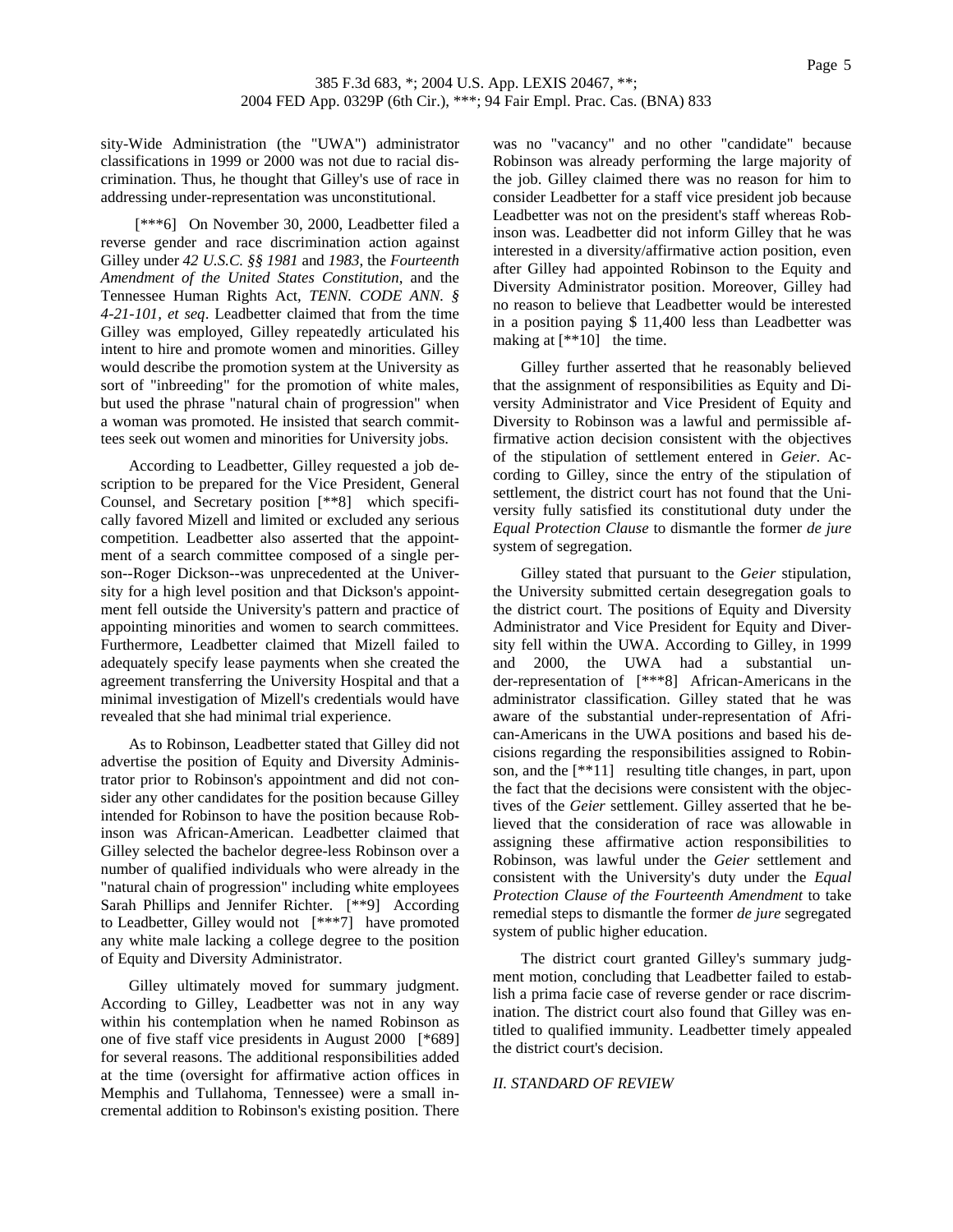[HN1] The Court reviews a district court's grant of summary judgment de novo. *Williams v. Gen'l Motors Corp., 187 F.3d 553, 560 (6th Cir. 1999)*. [HN2] To grant a motion for summary judgment, a court must find that the pleadings, together with the depositions, interrogatories and affidavits on file, establish that there is no genuine [\*\*12] issue of material fact and that the movant is entitled to judgment as a matter of law. *FED. R. CIV. P. 56*.

[HN3] The party that seeks summary judgment bears the initial burden of specifying the basis upon which it contends [\*690] judgment should be granted and of identifying that portion of the record which, in its opinion, demonstrates the absence of a genuine issue of material fact. *Celotex Corp. v. Catrett, 477 U.S. 317, 322, 106 S. Ct. 2548, 2552, 91 L. Ed. 2d 265 (1986).*  [\*\*\*9] Thus, [HN4] summary judgment should be granted only where there is no genuine issue of material fact. *Anderson v. Liberty Lobby, Inc., 477 U.S. 242, 256, 106 S. Ct. 2505, 91 L. Ed. 2d 202 (1986)*. [HN5] Once a movant satisfies its burden, the nonmoving party must produce specific facts demonstrating a genuine issue of fact for trial if it is to withstand summary judgment. *Id. 477 U.S. 247-48, 106 S. Ct. 2509-10*. "The mere existence of a scintilla of evidence in support of the plaintiff's position will be insufficient; there must be evidence on which the jury could reasonably find for the plaintiff." *Id. 477 U.S. at 252, 106 S. Ct. at 2512.* [\*\*13]

## *III. ANALYSIS*

[HN6] To establish a prima facie discrimination claim, a plaintiff must show: (1) that he is a member of a protected class; (2) that he applied and was qualified for a promotion; (3) that he was considered for and denied the promotion; and (4) other employees of similar qualifications who were not members of the protected class received promotions. *McDonnell Douglas Corp. v. Green, 411 U.S. 792, 93 S. Ct. 1817, 36 L. Ed. 2d 668 (1973)*; *Sutherland v. Mich. Dep't of Treasury, 344 F.3d 603, 614 (6th Cir. 2003)*(citation omitted). [HN7] The Sixth Circuit has adapted this four-prong test to cases of reverse discrimination, where a member of the majority is claiming discrimination. *Sutherland, 344 F.3d at 614-15 (6th Cir. 2003)*; *Pierce v. Commonwealth Life Ins., 40 F.3d 796, 801 (6th Cir. 1994)*. In such cases, a plaintiff satisfies the first prong of the prima facie case by "demonstrating 'background circumstances [to] support the suspicion that the defendant is that unusual employer who discriminates against the majority.'" *Id.* (citations omitted). To satisfy the fourth prong in a reverse-discrimination [\*\*14] case, the plaintiff must show that the defendant treated differently employees

who were similarly situated but were not members of the protected class. *Id.*

[HN8] Once the plaintiff establishes a prima facie case, the burden shifts to the defendant to offer a legitimate,  $[***10]$  non-discriminatory reason for the adverse employment action at issue. *Tex. Dep't of Cmty. Affairs v. Burdine, 450 U.S. 248, 253, 101 S. Ct. 1089, 67 L. Ed. 2d 207 (1981)* (citing *McDonnell Douglas, 411 U.S. at 802, 93 S. Ct. 1817*)). If the defendant meets this burden, the burden of production shifts back to the plaintiff to demonstrate that the proffered reason is a pretext. *Id.* When the burden shifts back to the plaintiff, the plaintiff must come forward with evidence that the defendant's reason for the employment action is false. *Sutherland, 344 F.3d at 615 (6th Cir. 2003)*. "[A] plaintiff's prima facie case, combined with sufficient evidence to find that the employer's asserted justification is false, may permit" a finding of unlawful discrimination. *Reeves v. Sanderson Plumbing Prods., Inc., 530 U.S. 133, 148, 120 S. Ct. 2097, 147 L. Ed. 2d 105 (2000).*  $[$ \*\*15]

### *A. Leadbetter's Reverse Gender Discrimination Claim*

There is no dispute that Leadbetter sought and was qualified for the General Counsel position. However, the district court found that Leadbetter failed to establish a prima facie case of discrimination because he did not show that Gilley was the unusual employer who discriminates against men and because he failed to show that Gilley treated differently employees who were similarly situated but were not members of the protected class. Leadbetter claims the district court erred in both respects.

Leadbetter contends that the district court improperly credited Gilley's [\*691] witnesses "on all contested points" and disproportionately relied on evidence favorable to Gilley. Leadbetter also contends that "although there is no direct evidence Gilley discriminated against [him] on the basis of . . . gender, there is ample direct evidence of Gilley's discriminatory animus in favor of women . . . ." Specifically, Leadbetter contends that Gilley's claim in an e-mail that women are more efficient than men and his use of the term "inbreeding" to describe the advancement of white males at the University and "natural chain of progression" to describe [\*\*16] [\*\*\*11] female and minority advancement indicates gender animus. Furthermore, Leadbetter argues that Gilley's animus could be inferred from a statement he made during a search for a Dean of Students position where Gilley said that there are women and minorities out there, "go find one."

If the Court were to assume, for the sake of argument, that Leadbetter presented sufficient evidence to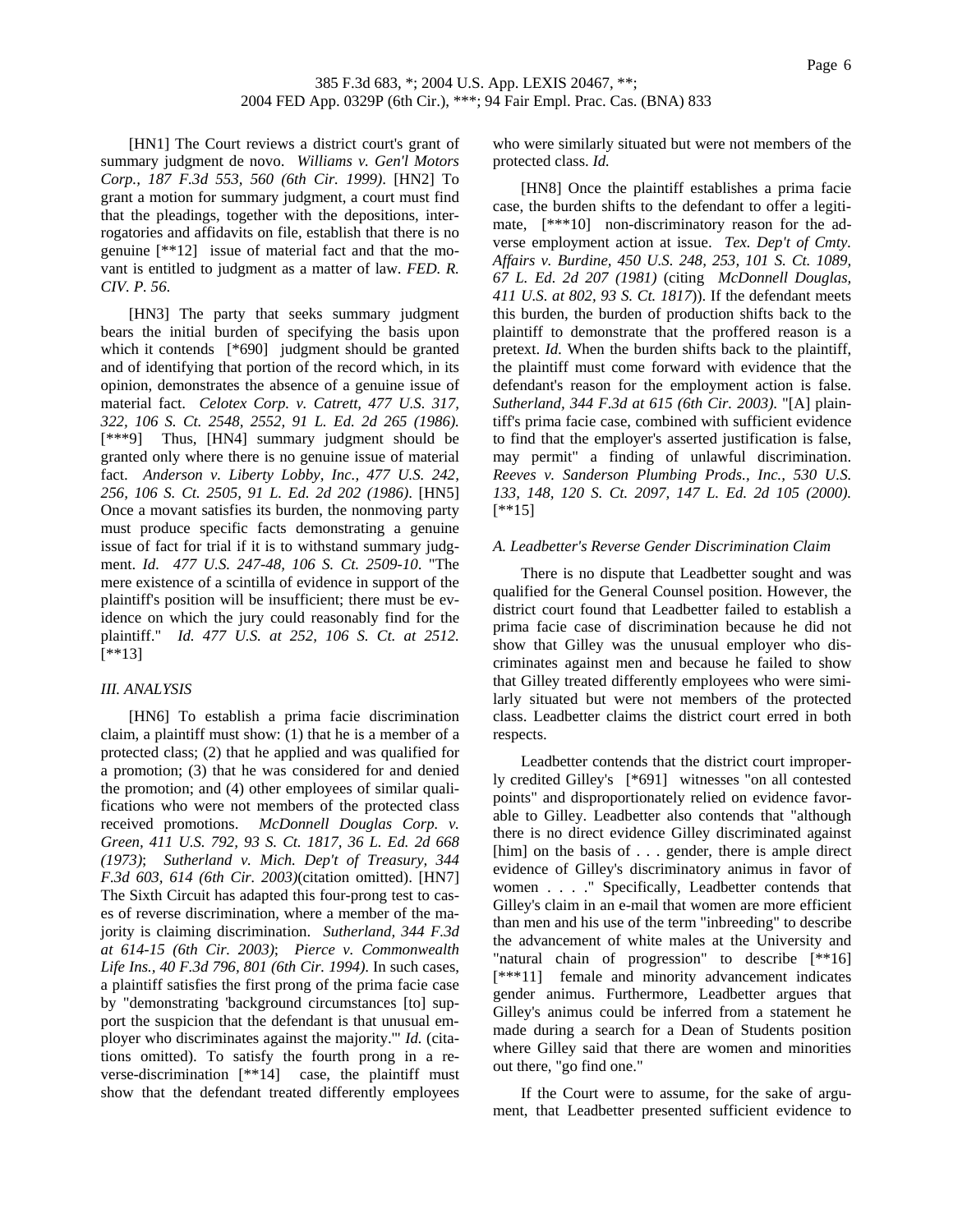raise an inference of gender bias, Leadbetter's gender discrimination claim still fails. [HN9] "In order for two or more employees to be considered similarly-situated for purposes of creating an inference of disparate treatment in a [reverse discrimination case], the plaintiff must prove that all of the relevant aspects of his employment situation are 'nearly identical' to those of the [female employee] who he alleges [was] treated more favorably." *Pierce, 40 F.3d at 802*. The similarities between the plaintiff and the female employee must exist "in all relevant aspects of their respective employment circumstances." *Id.* Differences in job title, responsibilities, experience, and work record can be used to determine whether two employees are similarly situated. *Id.*

The [\*\*17] minimum qualifications for the University's General Counsel position were: (1) J.D. or L.L.B. from an accredited law school; (2) admission to, or immediate eligibility for, the Tennessee State Bar; (3) a minimum of fifteen years of legal practice experience, at least ten of which must have been as full-time, in-house counsel for a multi-campus, public institution of higher education; (4) experience in transactional matters and civil litigation; (5) strong analytical skills and (6) understanding of and commitment to affirmative action and to achieving the University's affirmative action objectives. Although Leadbetter claimed that Gilley had Dickson "tailor" these requirements to favor Mizell, Leadbetter offered the district court no evidence to substantiate his assertion. Similarly, Leadbetter presents no evidence on appeal to suggest that Dickson skewed the job posting to benefit Mizell. Because there is no evidence to show that the job posting was [\*\*\*12] tainted, the Court moves on to compare the relative qualifications of Mizell and Leadbetter.

Mizell met all of the job requirements for General Counsel. She served as Brogan's "top assistant," having been promoted over Leadbetter [\*\*18] six years prior to Brogan's retirement. She managed the General Counsel's staff and budget, reviewed other attorneys' work, and handled the most complex legal issues facing the University (*i.e.* the \$ 225 million transfer of the University's hospital to a not-for-profit organization). Mizell was also recommended by the University's president, three top administrators, Dickson--the University's one-person search committee for the General Counsel spot, and Brogan--the outgoing General Counsel who supervised Mizell and Leadbetter for many years. In Dickson's opinion, Mizell was the "one candidate who stands above the others" and who was "uniquely qualified."

Leadbetter held a lower position than Mizell at the General Counsel's Office, and [\*692] he had no experience as chief legal officer or first assistant to the chief. He had no experience working with the governing board of a multi-campus public university, and his academic credentials did not match Mizell's academic achievements. Furthermore, he had been removed from responsibility for the Memphis litigation following a series of mishaps that included inadequate preparation and the presentation of perjured testimony.

As these facts [\*\*19] show, Leadbetter was not similarly situated to Mizell. Mizell was a better candidate in terms of academic achievement, experience, and work record. She had superior experience managing the General Counsel's office, and she alone was recommended by the University's top brass. Thus, Mizell and Leadbetter were not similarly situated.

Even if Leadbetter had shown that he and Mizell were similarly situated, his discrimination claim still would fail. [HN10] If Leadbetter was able to show that he and Mizell were similarly situated, the burden would shift to Gilley to offer a legitimate [\*\*\*13] nondiscriminatory reason for not hiring him as General Counsel. *Burdine, 450 U.S. at 253* (citing *McDonnell Douglas, 411 U.S. at 802*). Leadbetter would then have to had shown that Gilley's proffered reasons were pretextual by showing that they: (1) had no basis in fact; (2) did not actually motivate Gilley's decision; (3) were not sufficient to warrant Gilley's hiring decision. *Dews v. A.B. Dick Co., 231 F.3d 1016, 1021 (6th Cir. 2000)*.

Leadbetter tried to show that Gilley's reasons for hiring Mizell had no basis in fact by arguing that Mizell had absolutely [\*\*20] no litigation experience. In Leadbetter's view, Mizell had no litigation experience because she did not take depositions and did not make court appearances. Leadbetter has a self-serving and narrow view of the phrase "litigation experience." Mizell's management of the General Counsel staff, oversight of attorneys' work, and authorship of the University's only successful petition for certiorari to the United States Supreme Court are very significant litigation experience, even if the experience was not earned in court. Leadbetter claimed that Mizell's qualifications did not actually motivate Gilley's decision to hire her since Gilley made up his mind to hire Mizell as soon as he heard that Brogan was retiring. While it appears that Gilley was interested in immediately naming Mizell as Brogan's successor once he learned of Brogan's intended retirement, Gilley wanted to do this because Mizell was qualified, competent, and could hit the ground running. Thus, Gilley had legitimate nondiscriminatory reasons for hiring Mizell.

## *B. Leadbetter's Reverse Race Discrimination Claim*

Gilley believed that by naming Robinson Equity and Diversity Administrator and then giving Robinson the title [\*\*21] of Vice President of Equity and Diversity, he was lawfully attempting to remedy the un